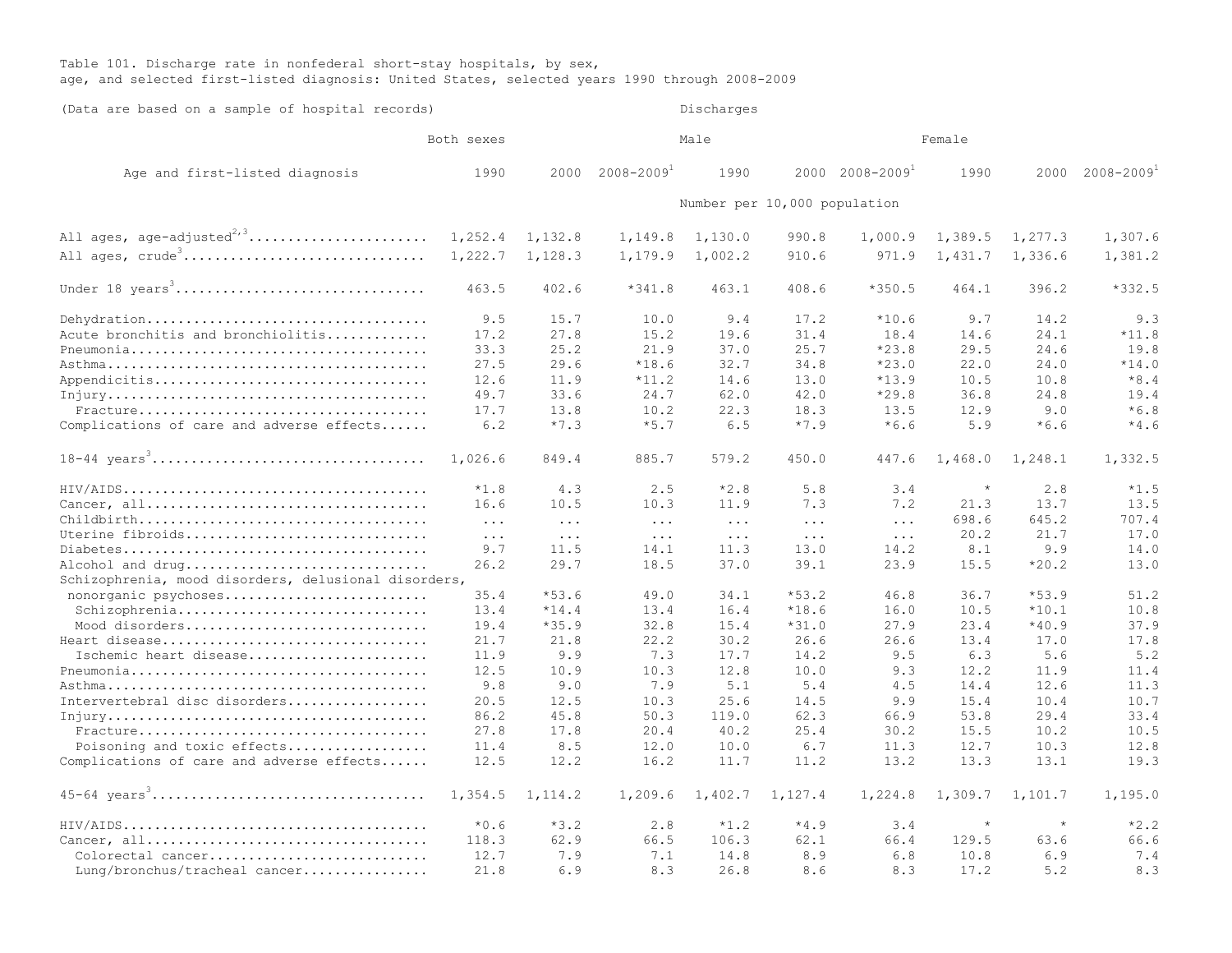| Breast cancer <sup>4</sup>                           | $\cdots$                     | $\cdots$                      | $\cdots$            | $\cdots$             | $\cdots$      | $\cdots$             | 29.0                         | 14.2                          | 10.4       |
|------------------------------------------------------|------------------------------|-------------------------------|---------------------|----------------------|---------------|----------------------|------------------------------|-------------------------------|------------|
| Prostate cancer                                      | $\cdots$                     | $\ddotsc$                     | $\cdots$            | 8.5                  | 9.6           | 13.8                 | $\sim$ $\sim$ $\sim$         | $\ldots$                      | $\ldots$ . |
| Uterine fibroids                                     | $\ddots$                     | $\ldots$ .                    | $\ldots$ .          | $\sim$ $\sim$ $\sim$ | $\ldots$ .    | $\ldots$ .           | 29.3                         | 35.6                          | 24.8       |
|                                                      | 29.1                         | 33.1                          | 29.8                | 29.1                 | 37.4          | 31.9                 | 29.2                         | 29.0                          | 27.7       |
| Alcohol and drug                                     | 21.7                         | 23.3                          | 23.5                | 34.6                 | 33.5          | 34.6                 | 9.6                          | 13.7                          | 12.8       |
| Schizophrenia, mood disorders, delusional disorders, |                              |                               |                     |                      |               |                      |                              |                               |            |
| nonorganic psychoses                                 | 32.9                         | 42.7                          | 49.7                | 25.4                 | $*39.6$       | 46.7                 | 39.8                         | 45.6                          | 52.6       |
| Schizophrenia                                        | 10.1                         | 12.8                          | 16.4                | 8.4                  | $*14.4$       | 18.2                 | 11.7                         | 11.3                          | 14.8       |
| Mood disorders                                       | 19.6                         | $*26.9$                       | 30.8                | 14.5                 | $*21.6$       | 26.0                 | 24.4                         | $*32.0$                       | 35.3       |
|                                                      | 238.7                        | 203.6                         | 153.4               | 316.8                | 264.0         | 199.3                | 166.1                        | 146.4                         | 109.7      |
| Ischemic heart disease                               | 160.3                        | 126.4                         | 74.6                | 226.1                | 177.3         | 104.7                | 99.2                         | 78.2                          | 46.0       |
| Heart attack                                         | 50.6                         | 38.8                          | 26.9                | 74.4                 | 58.7          | 38.9                 |                              | 19.9                          | 15.6       |
|                                                      |                              |                               | 25.8                | 35.5                 | 31.8          | 33.0                 | 28.4                         | 18.7                          | 18.9       |
| Arrhythmias                                          | 28.5                         | 25.1                          |                     |                      |               |                      | 22.1                         |                               |            |
| Heart failure                                        | 26.4                         | 31.4                          | 31.6                | 30.7                 | 33.5          | 38.3                 | 22.4                         | 29.3                          | 25.3       |
| Hypertension                                         | 16.3                         | 19.0                          | 19.8                | 16.9                 | 17.6          | 19.9                 | 15.6                         | 20.3                          | 19.8       |
|                                                      | 35.2                         | 36.7                          | 32.9                | 40.8                 | 38.3          | 36.7                 | 30.1                         | 35.2                          | 29.3       |
|                                                      | 33.5                         | 35.3                          | 32.9                | 34.0                 | 34.2          | 34.7                 | 33.0                         | 36.4                          | 31.2       |
| Chronic obstructive pulmonary disease                | 15.8                         | 30.8                          | 28.4                | 17.4                 | 30.8          | 24.0                 | 14.3                         | 30.8                          | 32.6       |
|                                                      | 18.6                         | 13.4                          | 16.8                | 11.8                 | 6.2           | 10.9                 | 24.9                         | 20.2                          | 22.5       |
| Osteoarthritis                                       | 18.9                         | 24.0                          | 55.3                | 16.3                 | 20.8          | 49.5                 | 21.2                         | 27.0                          | 60.7       |
| Intervertebral disc disorders                        | 31.5                         | 21.2                          | 20.7                | 36.8                 | 22.5          | 21.2                 | 26.5                         | 20.0                          | 20.1       |
|                                                      | 72.5                         | 47.9                          | 57.4                | 79.9                 | 51.2          | 65.1                 | 65.6                         | 44.7                          | 50.0       |
|                                                      | 32.4                         | 26.2                          | 28.6                | 33.4                 | 25.3          | 32.2                 | 31.5                         | 27.0                          | 25.1       |
| Poisoning and toxic effects                          | 6.3                          | 6.3                           | 11.8                | 4.5                  | 5.5           | 10.8                 | 8.0                          | 7.1                           | 12.9       |
| Internal organ injury                                | 7.9                          | 4.5                           | 8.3                 | 10.2                 | 5.9           | 11.2                 | 5.7                          | 3.2                           | $*5.6$     |
| Complications of care and adverse effects            | 32.0                         | 34.5                          | 48.8                | 35.6                 | 36.3          | 50.2                 | 28.7                         | 32.7                          | 47.5       |
|                                                      |                              |                               |                     |                      |               |                      |                              |                               |            |
|                                                      | 2,616.3                      | 2,546.0                       | 2,543.3             | 2,877.6              | 2,649.1       | 2,640.6              | 2,411.2                      | 2,461.0                       | 2,460.1    |
|                                                      | 27.2                         | 35.6                          | 66.1                | 34.9                 | 40.1          | 70.1                 | 21.2                         | 32.0                          | 62.7       |
|                                                      | 243.1                        | 159.0                         | 151.2               | 281.4                | 176.4         | 175.1                | 213.0                        | 144.7                         | 130.8      |
| Colorectal cancer                                    | 27.0                         | 22.8                          | 18.1                | 30.6                 | 29.9          | 21.2                 | 24.1                         | 16.9                          | 15.5       |
| Lung/bronchus/tracheal cancer                        | 42.9                         | 26.1                          | 27.4                | 63.9                 | 28.2          | 30.3                 | 26.4                         | 24.5                          | 24.8       |
|                                                      |                              |                               |                     |                      |               |                      | 42.3                         | 31.2                          | 18.9       |
| Breast cancer <sup>4</sup>                           | $\cdots$                     | $\ddots$ .                    | $\cdots$            | $\sim$ $\sim$ $\sim$ | $\ddots$ .    | $\sim$ $\sim$ $\sim$ |                              |                               |            |
| Prostate cancer                                      | $\ldots$ .                   | $\ldots$                      | $\ldots$ .          | 50.6                 | 37.1          | 31.6                 | $\sim$ $\sim$ $\sim$         | $\ldots$                      | $\ddots$   |
|                                                      | 51.8                         | 46.4                          | 49.8                | 43.6                 | 46.8          | 47.3                 | 58.3                         | 46.2                          | 52.0       |
| Schizophrenia, mood disorders, delusional disorders, |                              |                               |                     |                      |               |                      |                              |                               |            |
| nonorganic psychoses                                 | 32.7                         | 37.1                          | 30.0                | 25.3                 | $*34.2$       | 24.3                 | 38.6                         | 39.6                          | $*34.9$    |
| Dementia and Alzheimer's disease                     | 5.6                          | $*11.2$                       | $*7.0$              | 4.9                  | $*16.2$       | $*7.4$               | $*6.1$                       | $*7.0$                        | $*6.6$     |
|                                                      | 558.1                        | 604.8                         | 440.6               | 694.2                | 706.4         | 532.6                | 451.3                        | 521.0                         | 362.0      |
| Ischemic heart disease                               | 321.3                        | 307.0                         | 190.5               | 419.9                | 396.5         | 249.3                | 243.9                        | 233.2                         | 140.3      |
| Heart attack                                         | 103.3                        | 100.3                         | 68.6                | 139.8                | 124.7         | 85.4                 | 74.6                         | 80.2                          | 54.2       |
| Arrhythmias                                          | 69.1                         | 102.6                         | 91.5                | 84.7                 | 108.3         | 106.7                | 56.9                         | 97.9                          | 78.5       |
| Heart failure                                        | 105.2                        | 131.6                         | 103.1               | 118.0                | 136.4         | 117.1                | 95.1                         | 127.6                         | 91.2       |
|                                                      | 21.8                         | 21.5                          | 36.0                | 16.2                 | 16.5          | 28.7                 | 26.2                         | 25.5                          | $*42.2$    |
|                                                      | 123.9                        | 127.1                         | 100.8               | 137.5                | 131.8         | 124.1                | 113.1                        | 123.2                         | 80.8       |
|                                                      | 98.1                         | 121.3                         | 88.0                | 113.6                | 127.7         | 90.9                 | 85.9                         | 116.1                         | 85.5       |
| Chronic obstructive pulmonary disease                | 45.3                         | 102.3                         | 98.6                | 52.6                 | 102.6         | 92.1                 | 39.6                         | 102.0                         | 104.2      |
|                                                      | 44.2                         | 33.4                          | 27.2                | 38.2                 | 30.2          | 29.9                 | 48.9                         | 36.0                          | 24.9       |
| Kidney disease                                       | 9.9                          | 19.1                          | 52.9                | 11.0                 | 21.0          | 59.6                 | 9.0                          | 17.5                          | 47.1       |
| Urinary tract infection                              | 30.2                         | 25.5                          | 39.4                | 21.7                 | 19.7          | 28.2                 | 36.9                         | 30.3                          | 48.9       |
| Hyperplasia of the prostate<br>Osteoarthritis        | $\sim$ $\sim$ $\sim$<br>68.0 | $\sim$ $\sim$ $\sim$<br>101.4 | $\ldots$ .<br>148.4 | 143.5<br>55.2        | 53.6<br>103.1 | 25.2<br>125.8        | $\sim$ $\sim$ $\sim$<br>78.0 | $\sim$ $\sim$ $\sim$<br>100.1 | 167.8      |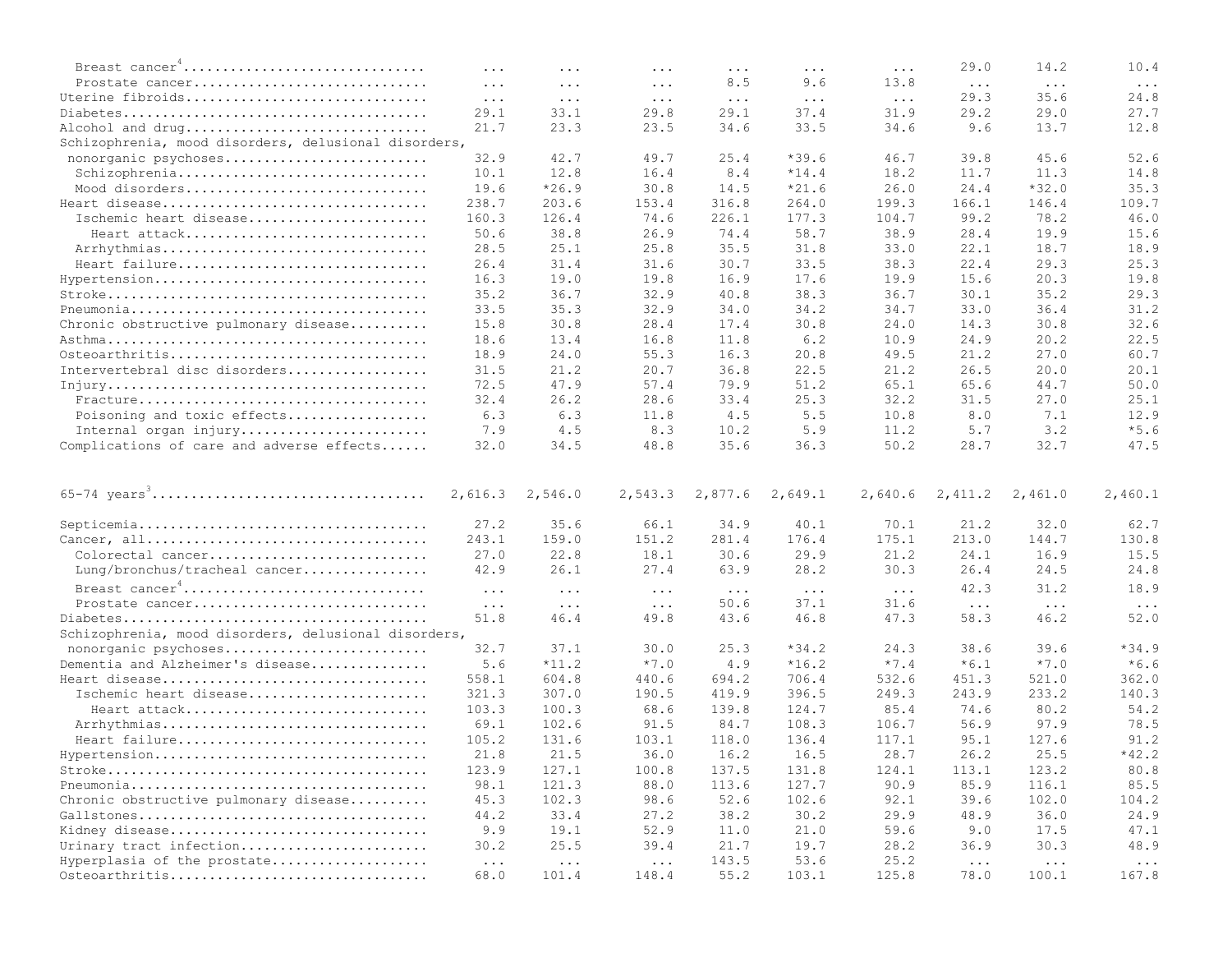|                                                      | 107.7                | 101.5      | 97.7       | 90.7                 | 83.8       | 87.5      | 121.1                | 116.2                | 106.4    |
|------------------------------------------------------|----------------------|------------|------------|----------------------|------------|-----------|----------------------|----------------------|----------|
|                                                      | 67.2                 | 63.3       | 60.7       | 45.2                 | 46.8       | 43.7      | 84.4                 | 76.9                 | 75.3     |
| Hip fracture                                         | 26.7                 | 26.4       | 21.0       | 15.3                 | $*20.0$    | 16.1      | 35.7                 | 31.7                 | 25.2     |
| Complications of care and adverse effects            | 69.7                 | 80.0       | 101.3      | 85.7                 | 95.7       | 109.1     | 57.2                 | 67.1                 | 94.6     |
|                                                      | 3,957.0              | 4,124.4    | 4,140.2    | 4,417.3              | 4, 294.1   | 4,369.0   | 3,678.9              | 4,013.5              | 3,979.9  |
|                                                      | 53.9                 | 68.3       | 136.5      | 63.8                 | 78.1       | 156.3     | 47.9                 | 61.9                 | 122.6    |
|                                                      | 300.3                | 194.0      | 189.7      | 420.8                | 211.0      | 221.3     | 227.6                | 182.9                | 167.5    |
| Colorectal cancer                                    | 49.8                 | 33.0       | 31.1       | 54.0                 | 37.5       | 33.2      | 47.3                 | 30.1                 | 29.6     |
| Lung/bronchus/tracheal cancer                        | 36.5                 | 27.0       | 34.7       | 57.2                 | 32.2       | 43.2      | $*24.0$              | 23.6                 | 28.7     |
| Breast cancer <sup>4</sup>                           | $\ddots$ .           | $\ddots$ . | $\ldots$ . | $\sim$ $\sim$ $\sim$ | $\ddots$   | $\ddotsc$ | 38.7                 | 30.8                 | 13.6     |
| Prostate cancer                                      | $\ddots$             | $\ddots$   | $\ddots$   | 99.2                 | 27.4       | $*15.2$   | $\ldots$ .           | $\sim$ $\sim$ $\sim$ | $\ldots$ |
|                                                      | 44.3                 | 63.4       | 71.4       | 44.8                 | 68.1       | 68.8      | 44.0                 | 60.3                 | 73.3     |
| Schizophrenia, mood disorders, delusional disorders, |                      |            |            |                      |            |           |                      |                      |          |
| nonorganic psychoses                                 | 38.8                 | 41.4       | $\star$    | $*27.3$              | $*30.6$    | $\star$   | 45.7                 | 48.5                 | $*32.2$  |
| Dementia and Alzheimer's disease                     | 20.0                 | 36.5       | 41.3       | 22.8                 | 36.8       | 47.7      | 18.3                 | 36.3                 | 36.8     |
|                                                      | 866.6                | 954.8      | 774.3      | 1,003.8              | 1,062.5    | 885.7     | 783.7                | 884.3                | 696.2    |
| Ischemic heart disease                               | 382.4                | 416.7      | 268.8      | 470.5                | 528.5      | 337.6     | 329.1                | 343.6                | 220.6    |
| Heart attack                                         | 155.9                | 166.9      | 123.3      | 220.9                | 212.8      | 138.9     | 116.7                | 136.9                | 112.3    |
| Arrhythmias                                          | 133.4                | 176.8      | 181.0      | 153.3                | 174.4      | 189.0     | 121.4                | 178.3                | 175.3    |
| Heart failure                                        | 261.4                | 263.1      | 220.8      | 286.2                | 271.1      | 246.5     | 246.4                | 257.9                | 202.8    |
| Hypertension                                         | 22.6                 | 39.7       | 42.4       | $\star$              | $*28.4$    | $*32.9$   | 30.7                 | 47.1                 | 49.0     |
|                                                      | 259.0                | 255.5      | 208.0      | 277.7                | 278.4      | 230.8     | 247.7                | 240.6                | 191.9    |
|                                                      | 224.6                | 263.5      | 199.9      | 297.8                | 310.8      | 221.7     | 180.4                | 232.6                | 184.6    |
| Chronic obstructive pulmonary disease                | 55.4                 | 146.2      | 143.8      | 89.4                 | 179.6      | 160.0     | 34.8                 | 124.3                | 132.4    |
|                                                      | 47.6                 | 39.6       | 39.4       | 51.9                 | 41.4       | 41.2      | 45.0                 | 38.5                 | 38.1     |
| Kidney disease                                       | 24.5                 | 37.6       | 104.8      | 27.6                 | 48.7       | 132.0     | $*22.6$              | 30.4                 | 85.8     |
| Urinary tract infection                              | 86.0                 | 85.6       | 120.7      | 66.6                 | 72.5       | 86.2      | 97.8                 | 94.2                 | 144.8    |
| Hyperplasia of the prostate                          | $\sim$ $\sim$ $\sim$ | $\ddots$   | $\ddots$   | 183.3                | 67.2       | 33.1      | $\sim$ $\sim$ $\sim$ | $\ddots$ .           | $\ddots$ |
| Osteoarthritis                                       | 68.6                 | 100.6      | 153.8      | 65.2                 | 76.5       | 145.4     | 70.7                 | 116.4                | 159.7    |
|                                                      | 259.1                | 229.1      | 229.6      | 153.4                | 171.7      | 180.6     | 323.0                | 266.6                | 264.0    |
|                                                      | 195.8                | 170.2      | 161.7      | 92.6                 | 116.4      | 111.4     | 258.1                | 205.4                | 197.0    |
| Hip fracture                                         | 115.2                | 99.0       | 66.6       | 53.7                 | 68.6       | 43.7      | 152.4                | 118.8                | 82.7     |
| Complications of care and adverse effects            | 81.5                 | 101.4      | 122.4      | 101.4                | 136.0      | 153.1     | 69.4                 | 78.8                 | 100.9    |
| 85 years and over <sup>3</sup>                       | 5,606.3              | 6,050.9    | 5,808.9    | 6,420.9              | 6, 166.6   | 6, 210.0  | 5,289.6              | 6,003.3              | 5,619.1  |
|                                                      | 135.6                | 153.9      | 253.9      | 139.0                | 207.3      | 278.8     | 134.3                | 131.9                | 242.2    |
|                                                      | 254.0                | 194.5      | 159.1      | 370.6                | 250.5      | 215.4     | 208.7                | 171.5                | 132.4    |
| Colorectal cancer                                    | 47.6                 | 49.7       | 25.6       | $*59.1$              | $*58.8$    | $*29.6$   | 43.2                 | 45.9                 | $*23.7$  |
|                                                      | $*19.1$              |            | $*16.2$    | $\star$              | $*20.9$    | $*24.2$   | $\star$              | $*8.5$               | $\star$  |
| Lung/bronchus/tracheal cancer                        |                      | 12.1       |            |                      |            |           |                      |                      |          |
| Breast cancer <sup>4</sup>                           | $\cdots$             | $\ddots$   | $\cdots$   | $\sim$ $\sim$ $\sim$ | $\ddots$ . | $\cdots$  | $*41.7$              | $*20.5$              | $*14.9$  |
| Prostate cancer                                      | $\cdots$             | $\ddots$   | $\ddots$   | $*87.8$              | $*49.3$    | $*20.0$   | $\cdots$             | $\ddots$             | $\ddots$ |
|                                                      | 53.0                 | 65.6       | 60.5       | $*53.5$              | $*54.2$    | $*65.3$   | 52.8                 | 70.3                 | $*58.3$  |
| Schizophrenia, mood disorders, delusional disorders, |                      |            |            |                      |            |           |                      |                      |          |
| nonorganic psychoses                                 | $*27.9$              | $*37.3$    | $*30.6$    | $\star$              | $\star$    | $*45.9$   | $*30.7$              | $*43.0$              | $*23.3$  |
| Dementia and Alzheimer's disease                     | 49.7                 | 107.0      | 85.3       | $*28.9$              | 94.3       | 102.0     | 57.7                 | 112.2                | 77.4     |
|                                                      | 1,107.0              | 1,298.2    | 1,079.2    | 1,320.3              | 1,407.4    | 1,277.5   | 1,024.1              | 1,253.4              | 985.4    |
| Ischemic heart disease                               | 423.0                | 427.2      | 259.4      | 581.6                | 534.4      | 368.8     | 361.3                | 383.2                | 207.6    |
| Heart attack                                         | 199.8                | 251.1      | 160.9      | 274.2                | 296.0      | 206.9     | 170.9                | 232.7                | 139.2    |
| Arrhythmias                                          | 167.2                | 232.4      | 224.3      | 189.6                | 247.1      | 209.3     | 158.5                | 226.4                | 231.4    |
| Heart failure                                        | 416.7                | 480.4      | 454.0      | 460.5                | 455.7      | 530.1     | 399.7                | 490.5                | 418.1    |